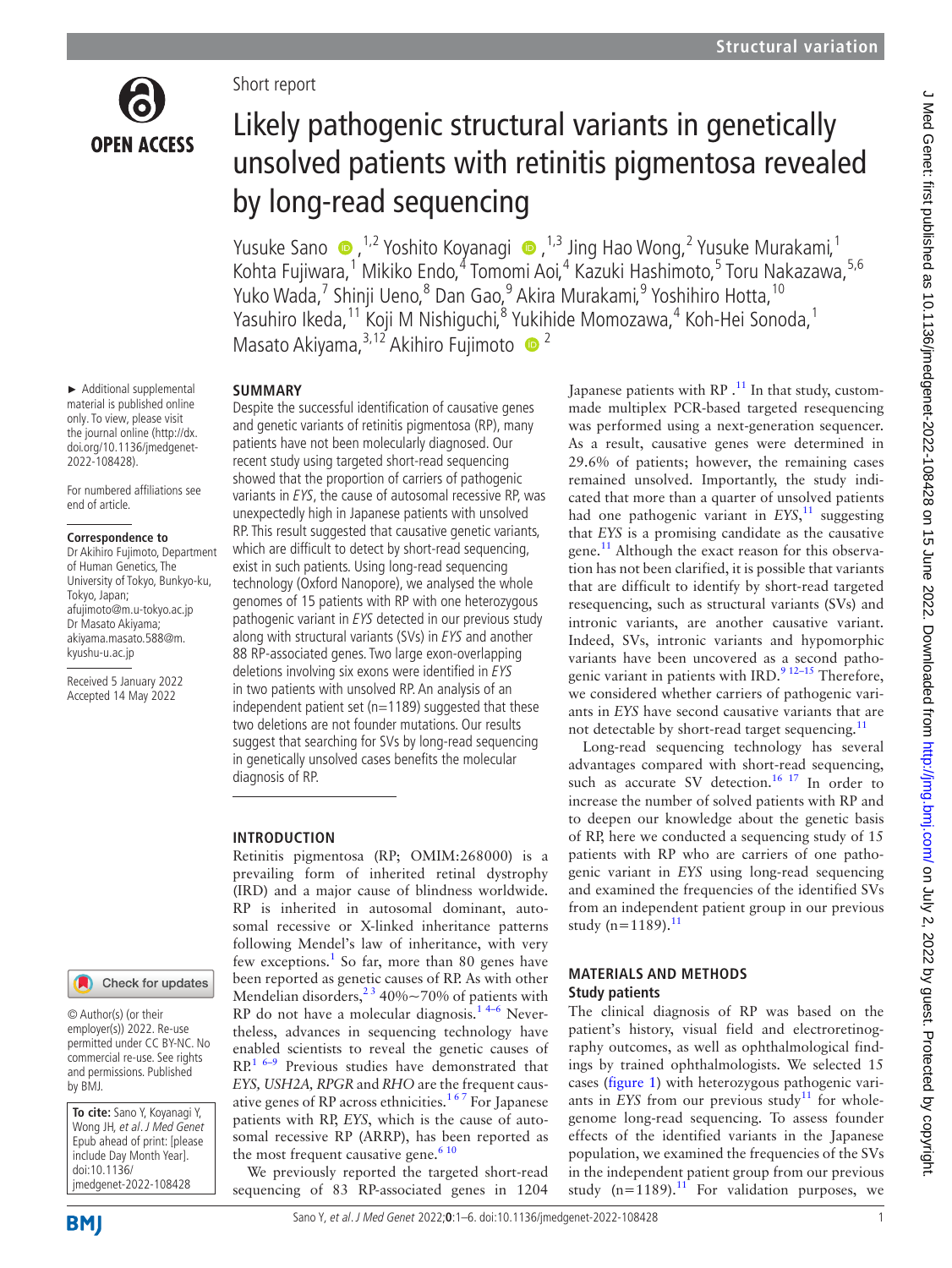

<span id="page-1-0"></span>**Figure 1** Details of the sample selection. Of the 1204 cases included in the previous study, 508 were patients with retinitis pigmentosa (RP) at Kyushu University Hospital. Among them, we selected 101 genetically unresolved cases with heterozygous pathogenic variants (known pathogenic or loss of function variants) in the EYS gene. Among these cases, 80 cases had missense variants of unknown pathogenic significance in addition to the above-mentioned pathogenic variants. Considering the possible pathogenesis of missense variants not considered pathogenic in our previous study, patients with such variants were excluded. Of the remaining 21 cases, 15 cases with a sufficient amount of DNA were selected for long-read sequencing using the Oxford Nanopore sequencer.

performed multiplex PCR-based targeted sequencing<sup>18</sup> using the independent RP patient set.

## **Library preparation and sequencing for whole-genome longread sequencing**

Libraries for long-read sequencing were prepared using the SQK-LSK109 Ligation Sequencing Kit (Oxford Nanopore Technologies) following the manufacturer's protocol, and the sequencing itself was performed according to the manufacturer's protocol using FLO-MIN106 R9.4.1 flow cells (Oxford Nanopore Technologies) for 96 hours. The number of sequencing runs was adjusted to obtain at least 45 Gb of data for each sample [\(online](https://dx.doi.org/10.1136/jmedgenet-2022-108428)  [supplemental table S1](https://dx.doi.org/10.1136/jmedgenet-2022-108428)).

## **Identification and validation of SVs in RP-associated genes**

Base-calling was performed using Guppy V.4.4.1 (Oxford Nanopore Technologies). We mapped reads to the reference sequence (GRCh38) and focused on SVs, because long-read sequencing does not have high detection accuracy for singlenucleotide variants (SNVs) or short indels.<sup>17 19</sup> We used the CAMPHOR<sup>[17](#page-5-2)</sup> pipeline to detect indels ( $\geq$ 50 bp), inversions, duplications and translocations. After the variant-calling, SVs longer than 1 Mb were excluded due to the possibility of variantcalling errors.

To select candidate pathogenic SVs for RP, we analysed *EYS* and another 88 RP-associated genes listed in the Retinal Information Network (RetNet) (<https://sph.uth.edu/retnet/>) as of 14 April 2021 [\(online supplemental table S2\)](https://dx.doi.org/10.1136/jmedgenet-2022-108428). We proceeded to search for the following types of SVs: (1) SVs in the coding region of *EYS*, which is one of the most promising candidate causative

genes, (2) SVs which overlap human retina-specific exons of *EYS* that may play important roles in retinal diseases,  $20$  (3) SVs within 500 bp of the exon boundaries of *EYS* that could affect splicing or promoter functions and (4) SVs in the RefSeq coding regions of other RP genes that could be causative variants. Variant classification was performed for the detected variants according to the guidelines of the American College of Medical Genetics and Genomics (ACMG).<sup>[21](#page-5-4)</sup>

To prioritise pathogenic SVs, the allele frequencies (AFs) of the SVs were compared with those in our in-house long-read wholegenome sequencing data (53 Japanese healthy control samples), Genome Aggregation Database (gnomAD SVs v2.1) and dbVar database[.22](#page-5-5) We removed variants using the following criteria: (1) variants found in the 53 Japanese control samples, and (2) variants with an  $AF>0.5\%$  for recessive genes and  $>0.01\%$  for dominant genes in gnomAD SVs or dbVar.

Among the SVs overlapping the *EYS* region, we excluded three large SVs (110 Mb inversion, 82 Mb inversion and 97 Mb translocation) to avoid variant-calling errors using the following criteria: (1) the size of the SVs was too large, (2) there were only two reads supporting the breakpoints of the SVs and (3) the 1 kb sequence around the breakpoint was aligned with multiple regions of the human genome and likely to be a repeat region. We noted that the excluded SVs were less likely to be pathogenic, since their breakpoints did not overlap with the regions of RP-associated genes.

We tried to identify SNVs from long-read data and compared the results with our previous study<sup>11</sup> ([online supplemental table](https://dx.doi.org/10.1136/jmedgenet-2022-108428) [S3](https://dx.doi.org/10.1136/jmedgenet-2022-108428)). Long-read sequencing identified a much larger number of SNVs than short-read sequencing, suggesting a higher error rate in the former. Therefore, we did not take SNVs into consideration in the current study.

To validate the identified SVs, we amplified the SV junction regions by PCR using KOD Multi&Epi enzyme (TOYOBO), and amplicons were subjected to Sanger sequencing.

To examine the frequencies of the SVs in the independent patient group ( $n=1189$  $n=1189$  $n=1189$ ),<sup>11</sup> we performed multiplex PCR-based targeted sequencing. Three types of PCR primer sets were designed for each of the identified SVs to amplify the upstream breakpoint regions, downstream breakpoint regions and deleted regions of the large deletions ([online supplemental figure 1](https://dx.doi.org/10.1136/jmedgenet-2022-108428) [and table S4](https://dx.doi.org/10.1136/jmedgenet-2022-108428)). The details of the sequencing method have been described previously.<sup>[18](#page-5-1)</sup>

# **RESULTS**

We selected 15 patients with RP with one pathogenic variant in *EYS* from our previous study<sup>[11](#page-4-3)</sup> and confirmed that all of them had typical RP. We performed whole-genome sequencing with the Oxford Nanopore long-read sequencer. The average number of reads and their lengths were 6623354.7 and 8136.7 bp, respectively [\(online supplemental figure 2, table S1](https://dx.doi.org/10.1136/jmedgenet-2022-108428)), and 93.7% of the reads were aligned to the human reference genome (GRCh38) ([online supplemental table S5\)](https://dx.doi.org/10.1136/jmedgenet-2022-108428). The mean depth of the *EYS* region was 16.5. The most the *EYS* region (94.1%) was covered by  $\geq$  10 reads ([online supplemental figure 3, table S6\)](https://dx.doi.org/10.1136/jmedgenet-2022-108428).

We confirmed that the pathogenic variants of *EYS* detected in our previous targeted resequencing study<sup>[11](#page-4-3)</sup> could be found by long-read sequencing all patients [\(online supplemental figure 4,](https://dx.doi.org/10.1136/jmedgenet-2022-108428) [table S7\)](https://dx.doi.org/10.1136/jmedgenet-2022-108428). We then focused on identified SVs. In the 15 patients with RP sequenced, 46899 SVs consisting of 22786 deletions, 22790 insertions, 89 inversions, 765 duplications and 469 translocations were identified across the genome. We observed 176 exon-overlapping SVs per patient on average, which included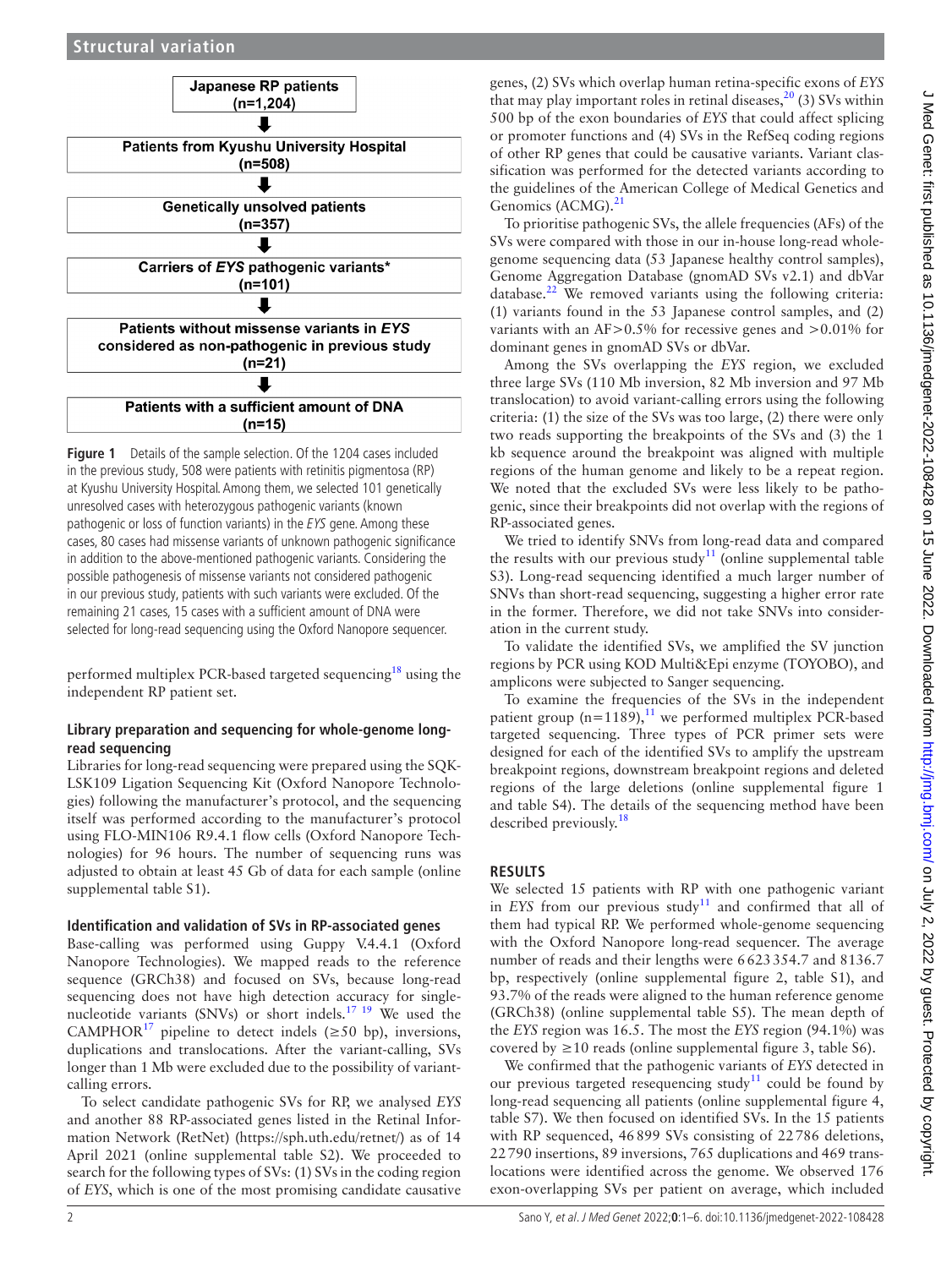| <b>Structural variation</b> |
|-----------------------------|
|                             |

<span id="page-2-0"></span>

| Table 1 | Summary of SVs identified in RP-associated genes                                                                         |            |             |             |                  |                                                       |                |                            |                                        |                |                                                                                               |
|---------|--------------------------------------------------------------------------------------------------------------------------|------------|-------------|-------------|------------------|-------------------------------------------------------|----------------|----------------------------|----------------------------------------|----------------|-----------------------------------------------------------------------------------------------|
| Ğ       | Start                                                                                                                    | <b>End</b> | Length (bp) | Type of SV  | Gene             | Overlap with coding regions of<br>RP-associated genes | Distance (bp)* | Frequency in in-house data | Frequency in gnomAD Frequency in dbVar |                | Sample                                                                                        |
| chr6    | 63 957 115                                                                                                               | 63 958 454 | 1340        | Deletion    | EYS              | $\ddot{}$                                             | $\mathbf{I}$   | 14%                        | $\overline{1}$                         | $\sf I$        | OPH690, OPH861, OPH125,<br>OPH217, OPH517, OPH641,<br>OPH556, OPH595, OPH693                  |
| chr6    | 65 001 113                                                                                                               | 65 005 820 | 4708        | Deletion    | EYS              | $\! + \!\!\!\!$                                       | I              | 21%                        | Ï                                      | $\mathbf{I}$   | OPH1 25, OPH217, OPH693,<br>OPH5 56                                                           |
| chr6    | 65 550 144                                                                                                               | 65 552 138 | 1995        | Deletion    | EYS              | $^{+}$                                                | $\overline{1}$ | 81%                        | Ï                                      | $\overline{1}$ | All samples                                                                                   |
| chr6    | 65 689 153                                                                                                               | 65 694 794 | 5642        | Deletion    | EYS              | $^{+}$                                                | Ï              | 31%                        | Ï                                      | $\overline{1}$ | OPH556, OPH566, OPH641,<br>OPH693, OPH831, OPH861,<br>OPH125, OPH176, OPH531<br><b>OPH332</b> |
| chr6    | 63 942 754                                                                                                               | 64337844   | 395091      | Deletion    | EYS              | $^{+}$                                                | $\mathbf{I}$   | $\mathbf{I}$               | $\mathbf{I}$                           | $\bar{1}$      | <b>OPH861</b>                                                                                 |
| chr6    | 64 423 168                                                                                                               | 64798962   | 375795      | Deletion    | EYS              | $^{+}$                                                | $\mathbf{I}$   | $\overline{1}$             | $\mathbf{I}$                           | $\mathbf{I}$   | <b>OPH641</b>                                                                                 |
| chr6    | 65 454 074                                                                                                               | 65454074   | 305         | Insertion   | EYS              | $^{+}$                                                | $\mathbf{I}$   | 17%                        | $\mathbf{I}$                           | $\mathbf{I}$   | OPH517, OPH556, OPH566,<br>OPH217, OPH125, OPH447<br>ОРН690, ОРН831, ОРН861<br>OPH693         |
| chr6    | 64 296 539                                                                                                               | 64 296 632 | 94          | Deletion    | EYS              | $\mathbf{I}$                                          | 66             | $\mathbf{I}$               | $\mathbf{I}$                           | 56%            | OPH556, OPH531, OPH517,<br>OPH595, OPH176, OPH641,<br>OPH566, OPH693                          |
| chr6    | 65 204 982                                                                                                               | 65 205 044 | 63          | Deletion    | EYS              | $\mathbf{I}$                                          | 157            | $\mathbf{I}$               | 2.4%                                   | $\mathbf{I}$   | OPH566, OPH176, OPH690,<br>OPH125                                                             |
| chr6    | 65 564 961                                                                                                               | 65 565 284 | 324         | Deletion    | EYS              | ı                                                     | 154            | 80%                        | Ï                                      | I              | All samples                                                                                   |
| chr6    | 64 295 413                                                                                                               | 64 295 413 | 118         | Insertion   | EYS              | I.                                                    | 148            | 27%                        | I.                                     | I.             | All samples                                                                                   |
| chr6    | 65 278 329                                                                                                               | 65 278 329 | 59          | Insertion   | EYS              | $\sf I$                                               | 59             | $\mathbf{I}$               | 2.7%                                   | I.             | All samples                                                                                   |
| chr8    | 10 607 821                                                                                                               | 10608503   | 683         | Deletion    | RP1L1            | $^{+}$                                                | Ï              | ī                          | I.                                     | I.             | <b>OPH690</b>                                                                                 |
| chr8    | 10610105                                                                                                                 | 10610105   | 94          | Insertion   | RP <sub>11</sub> | $\! + \!\!\!\!$                                       | $\mathbf{I}$   | 15%                        | I.                                     | $\mathbf{I}$   | All samples                                                                                   |
| chr19   | 7450130                                                                                                                  | 7451150    | 1021        | Duplication | ARHGEF18         | $^{+}$                                                | I              | Ĭ.                         | I                                      | 7.2%           | OPH861, OPH831, OPH693,<br>OPH690, OPH566, OPH556,<br>OPH531, OPH517, OPH595                  |
|         | *The shortest distance between the exon boundary and SV breakpoint.<br>RP, retinitis pigmentosa; SV, structural variant. |            |             |             |                  |                                                       |                |                            |                                        |                |                                                                                               |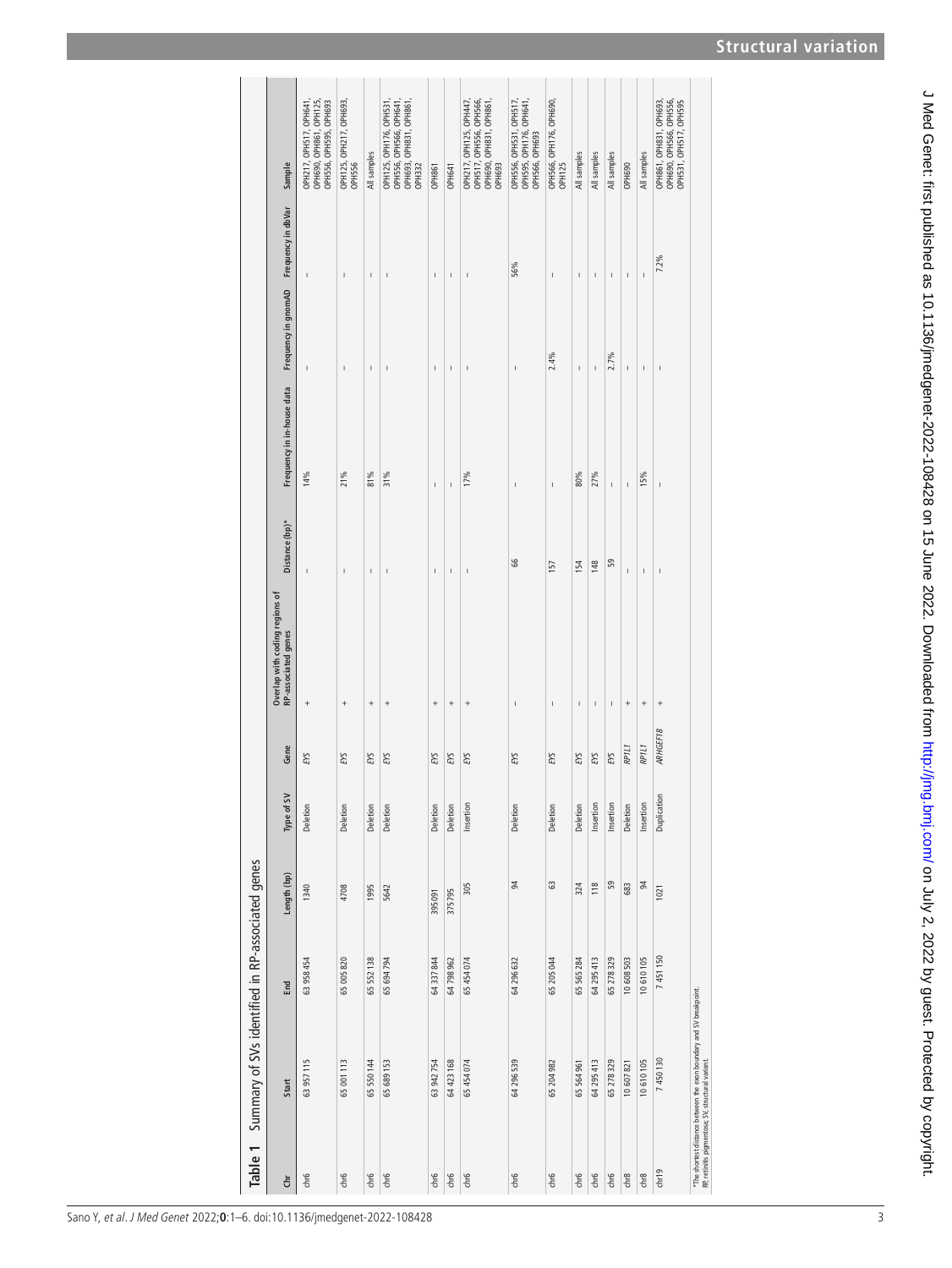

<span id="page-3-0"></span>**Figure 2** The causative structural variants (SVs) in EYS. (A) A schematic diagram of heterozygous deletions (top), an integrative genomics viewer (IGV) visualisation of the breakpoints of deletions (middle), and the exact breakpoint sequences confirmed by Sanger sequencing (bottom) in OPH641/OPH861 are shown. In each patient, 4 bp (OPH641)/6 bp (OPH861) insertions were identified within the deletion breakpoints. For example, exon. (B) The genetic elements to which the breakpoints belong to are shown. The downstream breakpoint of the deletion in OPH861 belongs in a repetitive region, and others belong in Long Interspersed Elements (LINE). Red and blue bars display the downstream/upstream breakpoint junctions. The dashed rectangles indicate the genetic elements where the breakpoints are localised.

103 deletions, 44 insertions, 7 inversions, 10 duplications and 12 translocations [\(online supplemental table S8](https://dx.doi.org/10.1136/jmedgenet-2022-108428)). Next, we focused on SVs overlapping 89 RP-associated genes and found 15 candidate SVs ([table](#page-2-0) 1). In the ARRP genes, 12 candidate SVs in *EYS* (9 deletions, 3 insertions), 1 deletion and 1 insertion in *RP1L1*, and 1 duplication in *ARHGEF18* were identified. The three deletions and two insertions in *EYS* did not overlap with the coding region but were within 500 bp of an exon ([table](#page-2-0) 1). However, no exon-overlapping SVs were detected in autosomal dominant and X-linked recessive RP genes.

Two large exon-overlapping deletions in *EYS* were found in OPH641 and OPH861 ([figure](#page-3-0) 2A). The lengths of the identified deletions were approximately 376 kb and 395 kb in OPH641 and OPH861, respectively. We performed Sanger sequencing and detected the exact breakpoint sequences for each SV. One deletion which involved six exons (exon 23–28) was accompanied by a 4 bp insertion within the breakpoints (NM\_001142800.1:c.3443+14 421\_5927+13 006delinsTCAT; [figure](#page-3-0) 2A). This deleted region fully encompasses and overlaps a region in which an inverted duplication was previously reported.[23](#page-5-6) Similarly, a 6 bp insertion within the breakpoints was found in the other deletion that overlapped with six exons (exon 30–35) of *EYS* (NM\_001142800.1:c.6079–30740\_7055+41 631delinsCATAAT; [figure](#page-3-0) 2A). The breakpoints of both SVs were located in repetitive sequences ([figure](#page-3-0) 2B). Insertions of short fragments were detected at the breakpoints, which suggests that the insertions were caused by fork stalling and template switching (FoSTeS)/microhomology-mediated break-induced replication (MMBIR).<sup>24</sup> According to the ACMG guidelines, $^{21}$  $^{21}$  $^{21}$ the PVS1 and PM2 criteria were applied to these SVs, and they were considered likely pathogenic. We also confirmed the pathogenicity of SNVs identified in our previous study (Supplementary Note). Considering that two causative variants were present in the ARRP causative gene, we regarded *EYS* as the causative gene

for both OPH641 and OPH861. Clinical information for these two patients is provided in the Supplemental material [\(online](https://dx.doi.org/10.1136/jmedgenet-2022-108428) [supplemental figure 5](https://dx.doi.org/10.1136/jmedgenet-2022-108428)). Both probands were sporadic cases according to the medical interviews. Although we were unable to investigate the segregation of the SVs with phenotypes in the pedigrees, this family history is consistent with the ARRP gene (*EYS*) being the causative gene. For the other thirteen candidate SVs for the ARRP gene, three control data (in-house, gnomAD SVs, dbVar) were used to prioritise variants by AF. A 683 bp heterozygous deletion in *RP1L1* found in OPH690 remained, and the other 12 candidates were excluded. According to the ACMG guidelines, $2<sup>1</sup>$  the PVS1 and PM2 criteria were applied to this SV, and it was considered likely pathogenic. However, the other pathogenic variants in *RP1L1* were not detected in OPH690 by our previous targeted resequencing [\(online supple](https://dx.doi.org/10.1136/jmedgenet-2022-108428)mental table  $S9$ <sup>11</sup>, therefore, we did not consider *RP1L1* as the causative gene for this patient.

Finally, we examined the frequencies of the two large SVs in *EYS* in other patients with RP. We conducted multiplex PCRbased targeted sequencing<sup>18</sup> to evaluate these SVs in 1189 independent Japanese patients with RP. However, the two SVs were not detected, suggesting that they are not founder mutations.

#### **DISCUSSION**

In this study, we identified likely pathogenic SVs in two previously unsolved RP cases by long-read sequencing. The proportion of patients with a new molecular diagnosis was 2 out of 15, which is consistent with previous reports using short-read whole-genome sequencing  $(4.8\% - 12.5\%)$ .<sup>23 25</sup>

Short-read and long-read sequencing can be applied to wholegenome sequencing. Although the former has the advantage of detecting SNVs and short indels, functional experiments are generally required to assess the causality of intronic variants. On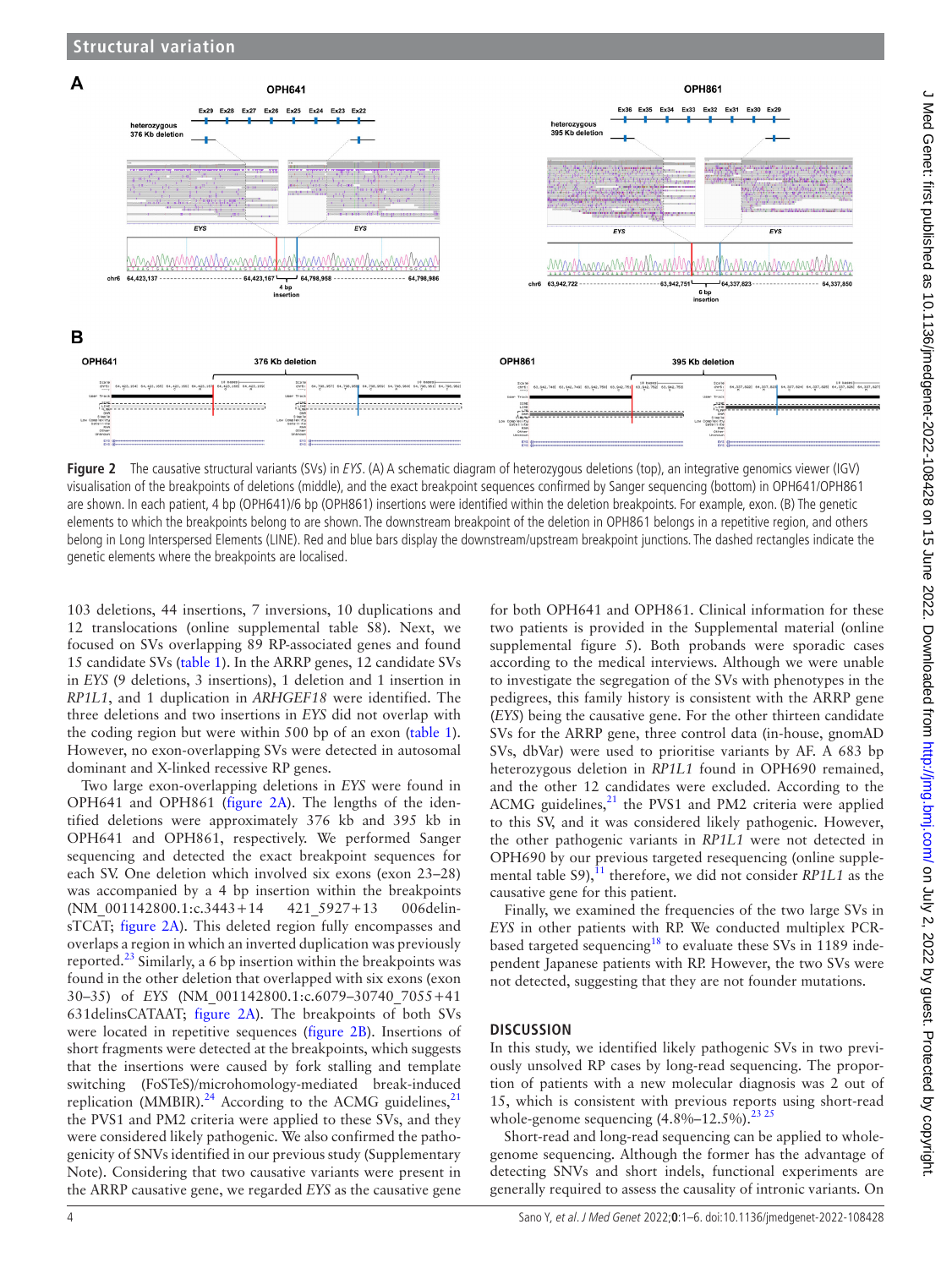the other hand, long-read sequencing may identify pathogenic SVs, such as exon-overlapping SVs. Indeed, our study identified two likely pathogenic SVs. Although the utility of longread sequencing for Mendelian diseases is not well established, this study indicates that long-read sequencing contributes to the molecular diagnosis of Mendelian diseases. Our previous and current studies have comprehensively investigated SNVs and short indels in the coding regions and SVs in *EYS* for 15 cases.<sup>[11](#page-4-3)</sup> However, 87% (13/15) of the cases still remain unsolved. Considering that variants in coding regions were well investigated with sufficient coverage [\(online supplemental table S6\)](https://dx.doi.org/10.1136/jmedgenet-2022-108428), variants in non-coding regions could be the cause for these patients.

This study did not analyse intronic SNVs for three reasons: (1) pathogenic deep intronic *EYS* variants have not been reported previously, (2) the pathogenicity of intronic variants requires functional validation and (3) long-reads sequencing does not have sufficient accuracy for SNV identification. While long-read sequencing has contributed to molecular diagnosis in some cases, an inadequate search for variants in deep introns may result in the low detection rate of pathogenic variants. Therefore, further evaluation of non-coding regions in patients with unresolved RP by short-read sequencing and functional validation should increase the number of genetically solved patients. Additionally, an analysis of other candidate genes is recommended.

Another limitation of this study is that the haplotypes of the pathogenic variants in the patients could not be examined. A segregation analysis of the patients observed in the present study will further clarify the impact of the identified SVs.

In conclusion, we identified likely pathogenic SVs in an ARRP gene by long-read sequencing. Our results imply that searching for SVs and the comprehensive evaluation of non-coding regions in genetically unsolved cases will contribute to the molecular diagnosis of RP.

## **Author affiliations**

<sup>1</sup>Department of Ophthalmology, Graduate School of Medical Sciences, Kyushu University, Fukuoka, Fukuoka, Japan

- <sup>2</sup> Department of Human Genetics, The University of Tokyo, Graduate School of Medicine, Bunkyo-ku, Tokyo, Japan <sup>3</sup>
- <sup>3</sup>Laboratory for Statistical and Translational Genetics, RIKEN Center for Integrative Medical Sciences, Yokohama, Kanagawa, Japan
- <sup>4</sup>Laboratory for Genotyping Development, RIKEN Center for Integrative Medical Sciences, Yokohama, Kanagawa, Japan
- <sup>5</sup>Department of Ophthalmology, Tohoku University Graduate School of Medicine, Sendai, Miyagi, Japan
- 6 Department of Advanced Ophthalmic Medicine, Tohoku University Graduate School of Medicine, Sendai, Miyagi, Japan
- 7 Yuko WADA Eye Clinic, Sendai, Japan
- <sup>8</sup>Department of Ophthalmology, Nagoya University Graduate School of Medicine, Nagoya, Aichi, Japan
- <sup>9</sup>Department of Ophthalmology, Juntendo University Graduate School of Medicine, Bunkyo-ku, Tokyo, Japan<br><sup>10</sup>Department of Ophthalmology, Hamamatsu University School of Medicine,
- Hamamatsu, Shizuoka, Japan
- <sup>11</sup> Department of Ophthalmology, Faculty of Medicine, University of Miyazaki, Miyazaki, Miyazaki, Japan
- <sup>12</sup>Department of Ocular Pathology and Imaging Science, Graduate School of Medical Sciences, Kyushu University, Fukuoka, Japan

**Acknowledgements** The super-computing resource was provided by the Human Genome Centre, Institute of Medical Science, the University of Tokyo.

**Contributors** MA and AF designed the study. YS performed long-read sequencing. YS, YK and AF analysed the data. YS, MA and AF contributed to data interpretation. ME, TA and Y Momozawa performed Multiplex PCR-based target sequencing. YK, Y Murakami, KF, KH, TN, YW, SU, DG, AM, YH, YI, KMN and KHS collected the samples. YS, JHW, MA and AF contributed to the manuscript preparation and editing. All authors approved the final manuscript.

**Funding** This research was supported by AMED under Grant Number JP21km0908001 (A.F.) and by the Japanese Retinitis Pigmentosa Society (M.A.).

#### **Competing interests** None declared.

**Patient consent for publication** Obtained.

**Ethics approval** The ethics committees of Kyushu University Hospital, the University of Tokyo, and all collaborating hospitals have approved this study. All participants have provided written consent to participate in the study. This study was conducted following the principles of the Declaration of Helsinki.

**Provenance and peer review** Not commissioned; externally peer reviewed.

**Supplemental material** This content has been supplied by the author(s). It has not been vetted by BMJ Publishing Group Limited (BMJ) and may not have been peer-reviewed. Any opinions or recommendations discussed are solely those of the author(s) and are not endorsed by BMJ. BMJ disclaims all liability and responsibility arising from any reliance placed on the content. Where the content includes any translated material, BMJ does not warrant the accuracy and reliability of the translations (including but not limited to local regulations, clinical guidelines, terminology, drug names and drug dosages), and is not responsible for any error and/or omissions arising from translation and adaptation or otherwise.

**Open access** This is an open access article distributed in accordance with the Creative Commons Attribution Non Commercial (CC BY-NC 4.0) license, which permits others to distribute, remix, adapt, build upon this work non-commercially, and license their derivative works on different terms, provided the original work is properly cited, appropriate credit is given, any changes made indicated, and the use is non-commercial. See: [http://creativecommons.org/licenses/by-nc/4.0/.](http://creativecommons.org/licenses/by-nc/4.0/)

#### **ORCID iDs**

Yusuke Sano<http://orcid.org/0000-0003-2023-7630> Yoshito Koyanagi<http://orcid.org/0000-0001-5559-6305> Akihiro Fujimoto <http://orcid.org/0000-0002-0075-0800>

# **REFERENCES**

- <span id="page-4-0"></span>1 Verbakel SK, van Huet RAC, Boon CJF, den Hollander AI, Collin RWJ, Klaver CCW, Hoyng CB, Roepman R, Klevering BJ. Non-Syndromic retinitis pigmentosa. Prog Retin [Eye Res](http://dx.doi.org/10.1016/j.preteyeres.2018.03.005) 2018;66:157–86.
- <span id="page-4-1"></span>2 Yang Y, Muzny DM, Reid JG, Bainbridge MN, Willis A, Ward PA, Braxton A, Beuten J, Xia F, Niu Z, Hardison M, Person R, Bekheirnia MR, Leduc MS, Kirby A, Pham P, Scull J, Wang M, Ding Y, Plon SE, Lupski JR, Beaudet AL, Gibbs RA, Eng CM. Clinical whole-exome sequencing for the diagnosis of Mendelian disorders. [N Engl J Med](http://dx.doi.org/10.1056/NEJMoa1306555) 2013;369:1502–11.
- 3 Willig LK, Petrikin JE, Smith LD, Saunders CJ, Thiffault I, Miller NA, Soden SE, Cakici JA, Herd SM, Twist G, Noll A, Creed M, Alba PM, Carpenter SL, Clements MA, Fischer RT, Hays JA, Kilbride H, McDonough RJ, Rosterman JL, Tsai SL, Zellmer L, Farrow EG, Kingsmore SF. Whole-genome sequencing for identification of Mendelian disorders in critically ill infants: a retrospective analysis of diagnostic and clinical findings. [Lancet](http://dx.doi.org/10.1016/S2213-2600(15)00139-3)  [Respir Med](http://dx.doi.org/10.1016/S2213-2600(15)00139-3) 2015;3:377–87.
- 4 Ge Z, Bowles K, Goetz K, Scholl HPN, Wang F, Wang X, Xu S, Wang K, Wang H, Chen R. NGS-based molecular diagnosis of 105 eyeGENE® probands with retinitis pigmentosa. [Sci Rep](http://dx.doi.org/10.1038/srep18287) 2015;5:1-9.
- 5 Zhao L, Wang F, Wang H, Li Y, Alexander S, Wang K, Willoughby CE, Zaneveld JE, Jiang L, Soens ZT, Earle P, Simpson D, Silvestri G, Chen R. Next-Generation sequencingbased molecular diagnosis of 82 retinitis pigmentosa probands from Northern Ireland. [Hum Genet](http://dx.doi.org/10.1007/s00439-014-1512-7) 2015;134:217–30.
- <span id="page-4-2"></span>6 Oishi M, Oishi A, Gotoh N, Ogino K, Higasa K, Iida K, Makiyama Y, Morooka S, Matsuda F, Yoshimura N. Comprehensive molecular diagnosis of a large cohort of Japanese retinitis pigmentosa and Usher syndrome patients by next-generation sequencing. [Invest Ophthalmol Vis Sci](http://dx.doi.org/10.1167/iovs.14-15458) 2014;55:7369–75.
- 7 Martin-Merida I, Avila-Fernandez A, Del Pozo-Valero M, Blanco-Kelly F, Zurita O, Perez-Carro R, Aguilera-Garcia D, Riveiro-Alvarez R, Arteche A, Trujillo-Tiebas MJ, Tahsin-Swafiri S, Rodriguez-Pinilla E, Lorda-Sanchez I, Garcia-Sandoval B, Corton M, Ayuso C. Genomic landscape of sporadic retinitis pigmentosa: findings from 877 Spanish cases. [Ophthalmology](http://dx.doi.org/10.1016/j.ophtha.2019.03.018) 2019;126:1181–8.
- 8 Pieras JI, Barragán I, Borrego S, Audo I, González-Del Pozo M, Bernal S, Baiget M, Zeitz C, Bhattacharya SS, Antiñolo G. Copy-Number variations in EYS: a significant event in the appearance of arRP. [Invest Ophthalmol Vis Sci](http://dx.doi.org/10.1167/iovs.11-7292) 2011;52:5625-31.
- <span id="page-4-4"></span>9 Zampaglione E, Kinde B, Place EM, Navarro-Gomez D, Maher M, Jamshidi F, Nassiri S, Mazzone JA, Finn C, Schlegel D, Comander J, Pierce EA, Bujakowska KM. Copy-number variation contributes 9% of pathogenicity in the inherited retinal degenerations. [Genet Med](http://dx.doi.org/10.1038/s41436-020-0759-8) 2020;22:1079–87.
- 10 Hosono K, Ishigami C, Takahashi M, Park DH, Hirami Y, Nakanishi H, Ueno S, Yokoi T, Hikoya A, Fujita T, Zhao Y, Nishina S, Shin JP, Kim IT, Yamamoto S, Azuma N, Terasaki H, Sato M, Kondo M, Minoshima S, Hotta Y. Two novel mutations in the EYS gene are possible major causes of autosomal recessive retinitis pigmentosa in the Japanese population. [PLoS One](http://dx.doi.org/10.1371/journal.pone.0031036) 2012;7:e31036.
- <span id="page-4-3"></span>11 Koyanagi Y, Akiyama M, Nishiguchi KM, Momozawa Y, Kamatani Y, Takata S, Inai C, Iwasaki Y, Kumano M, Murakami Y, Omodaka K, Abe T, Komori S, Gao D, Hirakata T, Kurata K, Hosono K, Ueno S, Hotta Y, Murakami A, Terasaki H, Wada Y, Nakazawa